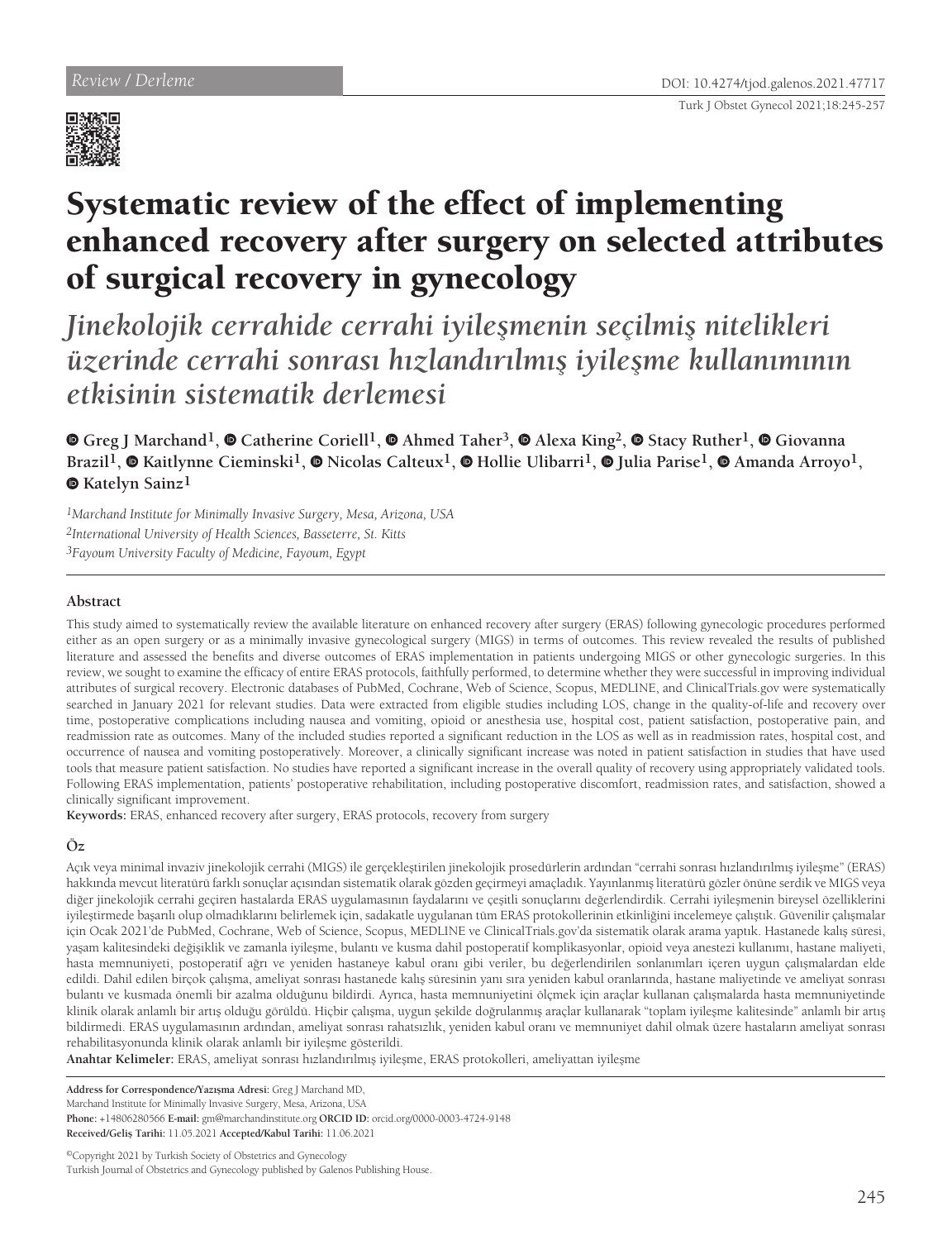## Turk J Obstet Gynecol 2021;18:245-257 Marchand et al. ERAS usage in gynecologic surgery

## Introduction

The concept of "enhanced recovery after surgery (ERAS)" was first studied in colorectal surgeries by Kehlet in the 1990s as a bundled pathway to accelerate recovery after surgery<sup>(1)</sup>. ERAS is a systematic approach to the entire perioperative period aiming to minimize surgical trauma, perioperative stress, and recovery time and maintain postoperative physical function $(2,3)$ . In addition, ERAS protocols can improve mobilization after surgery<sup>(4)</sup>. These benefits ideally will result in reduced length of hospital stay (LOS), complications, and hospital costs<sup>(5-7)</sup>.

ERAS protocols have now been implemented successfully in various surgical specialties, including gynecology<sup>(8)</sup>. The ERAS society recommends specific protocols in this specialty, which range from protocols for simple hysterectomy to complex cytoreductive cancer surgeries $(9,10)$ . This society provides guidelines for the preoperative, intraoperative, and postoperative management of patients undergoing gynecological surgery and other types of surgery $(11,12)$ . The ERAS protocols presented by ERAS society for preoperative patient preparation include multiple items such as educating and informing the patient extensively about the planned surgical and anesthetic procedures. Preoperative education and counseling may result in decreased anxiety and increased patient satisfaction, which in turn improve fatigue and promote early discharge $(13,14)$ . Some of the other basic tools employed for preoperative preparation include avoidance of bowel preparation, minimization of preoperative fasting, prevention of surgical site infection, and provision of venous thromboembolism prophylaxis, perioperative nutrition, preoperative laxatives, and opioidsparing multimodal postoperative analgesia $(15)$ .

The ERAS multimodal pain management program is considered a fundamental component in all ERAS protocols, as it can lower opioid consumption and its associated side effects such as sedation, urinary retention, constipation, and poor quality of recovery. This program involves preemptive administration of non-opioid analgesic and other medications such as gabapentin and acetaminophen, along with non-steroidal anti-inflammatory agents or cyclo-oxygenase 2 inhibitors<sup>(16-18)</sup>. These combinations of preemptive medications were reported to ease postoperative pain and postoperative nausea and vomiting (PONV). Therefore, the consumption of both antiemetic and analgesic drugs may be significantly reduced in patients undergoing these perioperative protocols<sup>(16)</sup>.

Evidence-based guidelines for postoperative care in gynecologic oncology are also available from the ERAS society, including previously mentioned postoperative analgesia, postoperative control of glucose, prevention of postoperative ileus, postoperative thromboembolism prophylaxis, avoidance of peritoneal drainage, early mobilization, and provision of urinary drainage<sup>(12)</sup>. ERAS protocols and their associated outcomes have been widely studied after exploratory laparotomy in gynecologic surgery and gynecologic oncology. However, relatively little data address ERAS use in benign gynecology and minimally invasive gynecologic surgery (MIGS)<sup>(19-22)</sup>.

MIGS is defined as the use of less invasive techniques such as hysteroscopy or laparoscopy. It requires fewer, smaller incisions (or no incisions at all) instead of one large incision, as is common in laparotomy. With the increased interest in MIGS, including hysterectomy, in the last decade, strategies to further improve outcomes are greatly required<sup>(23)</sup>. Several studies have recently addressed the effect of ERAS protocols on outcomes of MIGS. In 2016, Michener et al.<sup>(23)</sup> analyzed some ERAS protocols implemented in patients with gynecologic cancer undergoing gynecologic surgery. Their retrospective case-control study showed that the LOS was decreased significantly in the ERAS group compared with the historical control group. The frequency of using narcotics (measured in morphine equivalents) also decreased in the ERAS group, but the pain scores were not significantly different between the two groups. In 2020, Lee et al.<sup>(22)</sup> revealed that ERAS protocol adherence by women undergoing MIS for malignant and benign indications did not diminish the median LOS but reduced opioid consumption, hospital costs, and intravenous fluid use. Given the relative abundance of recently published studies that have analyzed the effect of ERAS protocols on benign gynecology

and MIGS, this review aimed to present findings of published studies that have assessed the benefits and diverse outcomes of ERAS implementation in patients undergoing an open surgery or MIGS.

## Materials and Methods

## **Search Strategy and Data Collection**

Electronic databases of PubMed, Cochrane, Web of Science, Scopus, and MEDLINE were systematically searched for all studies up to February 1, 2021. Any published results from ongoing studies using the ongoing trials registry of the US National Institutes of Health (http://www.clinicaltrials.gov) were also searched. The literature search was conducted using the following search key terms: (ERAS OR "ERAS" OR "enhanced recovery" OR "enhanced recovery pathway" OR ERP OR "fast-track" OR "fast-tract surgery") AND (MIGS OR "MIGS" OR laparoscopy OR "laparoscopic surgery" OR "robotic surgery" OR "robotic minimally invasive" OR "minimally invasive surgery" OR MIS). The search was limited to gynecology. A preferred reporting items for systematic reviews and metaanalyses (PRISMA) flowchart of the study selection process is shown in Figure 1.

The endnote software was used to remove duplicated studies, and all retrieved citations were screened for eligibility by screening their titles and abstracts first and then their full texts. Studies that matched the selection criteria were then included in the study. References of the included studies were also screened manually for additional relevant studies.

## **Selection Criteria**

This study included randomized controlled trials (RCTs), cohort studies, and case-control studies that focused on the implementation of ERAS protocols in gynecologic surgeries,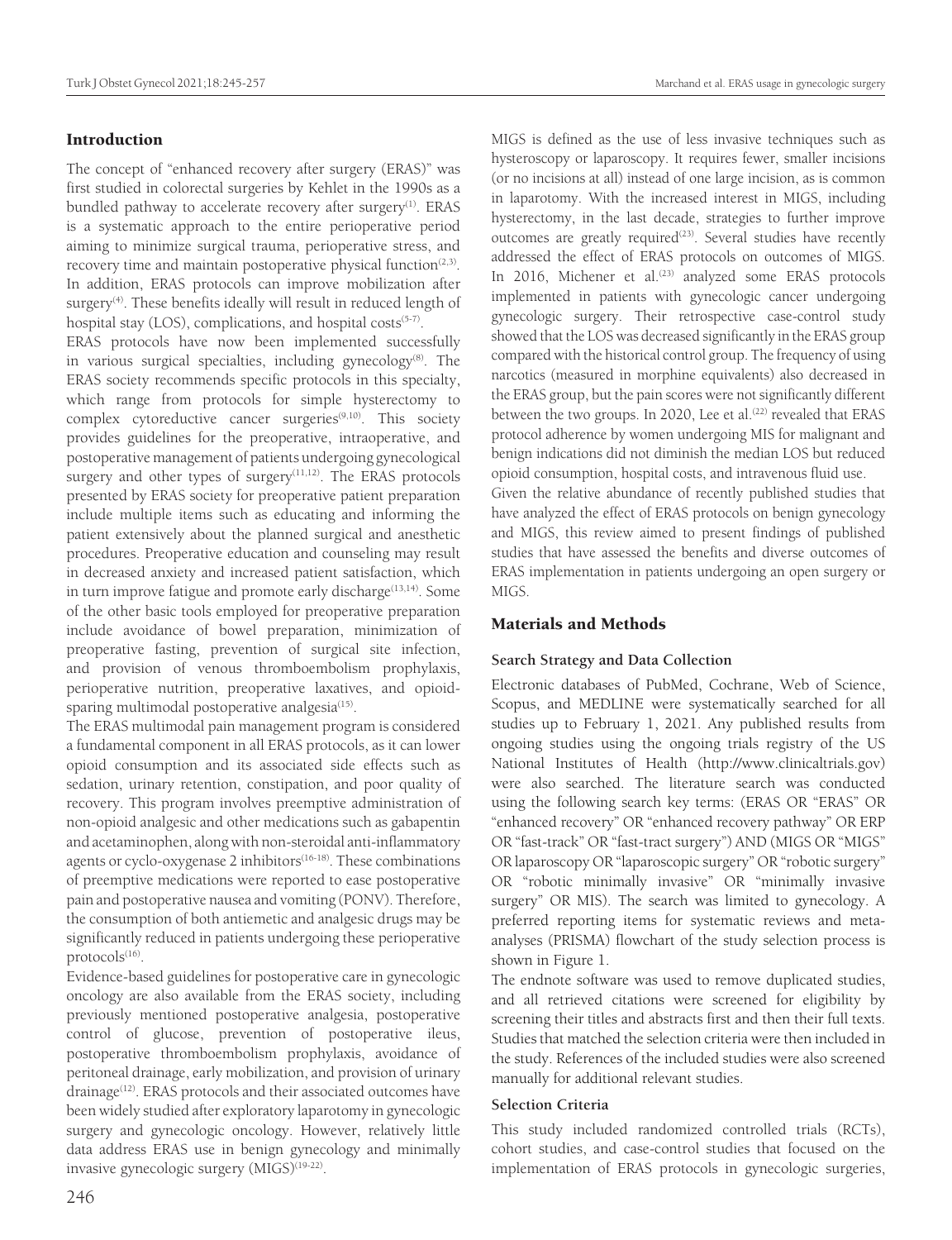

## **Figure 1.** PRISMA flow diagram

PRISMA: Preferred reporting items for systematic reviews and meta-analyses

including oncology, benign gynecology, and MIGS. No restrictions for age, sex, site, or publication date were applied. Animal studies, non-English studies, thesis, reviews, and studies where the full text could not be obtained were excluded.

## **Data Extraction**

Data related to the following were extracted: 1) summary of the included studies and baseline characteristics of their enrolled population including study design, number of patients and samples in each group, age, study outcomes, surgery type, rehabilitation protocol, and conclusion; 2) outcomes including LOS, change in the quality-of-life (QoL) and recovery over time, postoperative complications including nausea and vomiting, opioid or anesthesia use, hospital cost, patient satisfaction, postoperative pain, readmission rate, and ERAS pathway component; and 3) quality assessment questions and domains.

## **Quality Assessment**

The quality of the included RCTs was assessed using Cochrane's risk-of-bias tool (version 1). This tool is found in Chapter 8.5 of the Cochrane Handbook of Systematic Reviews of Interventions 5.1.0. This tool consists of the following domains: sequence generation (selection bias), allocation sequence concealment (selection bias), blinding of participants and personnel (performance bias), blinding of outcome assessors (detection bias), incomplete outcome data (attrition bias), selective outcome reporting (reporting bias), and other bias. Author judgments fell into three categories, including a low, unclear, or high risk of bias for each domain.

The quality of the included cohort and case-control studies was assessed using the National Heart, Lung, and Blood Institute quality assessment tools<sup> $(24)$ </sup>. These tools are composed of validated questions assessing the risk of bias and confounders. These questions were answered by "yes," "no," "not applicable," "cannot be determined," or "not reported." Finally, each study was given a score to guide the overall quality as "good," "fair," or "poor."

# **Results**

# **Literature Search**

The initial search yielded 4,996 articles from all searched databases. Of these 4,996 articles, 1,509 articles were excluded because of duplications, and titles and abstracts of 3,487 articles were screened. Moreover, 3,435 were excluded as they did not meet the inclusion criteria. The remaining 52 articles underwent full-text screening, of which 37 were excluded and 15 were finally included in the systematic review (PRISMA flow diagram; Figure 1).

# **Quality Assessment of the Included Studies**

The overall quality of the included RCTs was high according to the Cochrane risk-of-bias tool<sup>(25-31)</sup>. According to the NIH quality assessment tool for observational cohort studies, only one study<sup>(32)</sup> was graded as good, and the remaining seven studies<sup>(22,33-38)</sup> had fair quality. One case-control study<sup>(39)</sup> had fair quality according to the NIH quality assessment tool for observational case-control studies. Full details of the quality assessments can be found in Supplementary Tables S1-3.

# **Patients and Article Characteristics**

From the 15 included articles, eight have reported the LOS, readmission rate, and postoperative pain as outcomes. Five studies have reported the QoL and recovery score, opioid and anesthesia use, and patient satisfaction. Only two studies have reported hospital costs. Table 1 summarizes the characteristics of the included studies and outcomes reported after gynecological procedures.

# **Outcome Measurements**

In this study, the prespecified outcomes that were used as the basis to assess the importance of ERAS implementation were as follows: LOS, change in the QoL and recovery score over time, and postoperative attributes including nausea and vomiting, opioid or anesthesia use, hospital cost, patient satisfaction, postoperative pain, and readmission rate.

# **LOS**

In this study, LOS following the ERAS protocol for surgical intervention was considered as one of the main outcomes that determined the effect of ERAS on patients after surgeries. The ERAS approach may lead to substantial decreases in postoperative pain and LOS and faster return to baseline functioning after laparotomy in various surgical fields<sup> $(25,26)$ </sup>. Dickson et al.<sup>(33)</sup>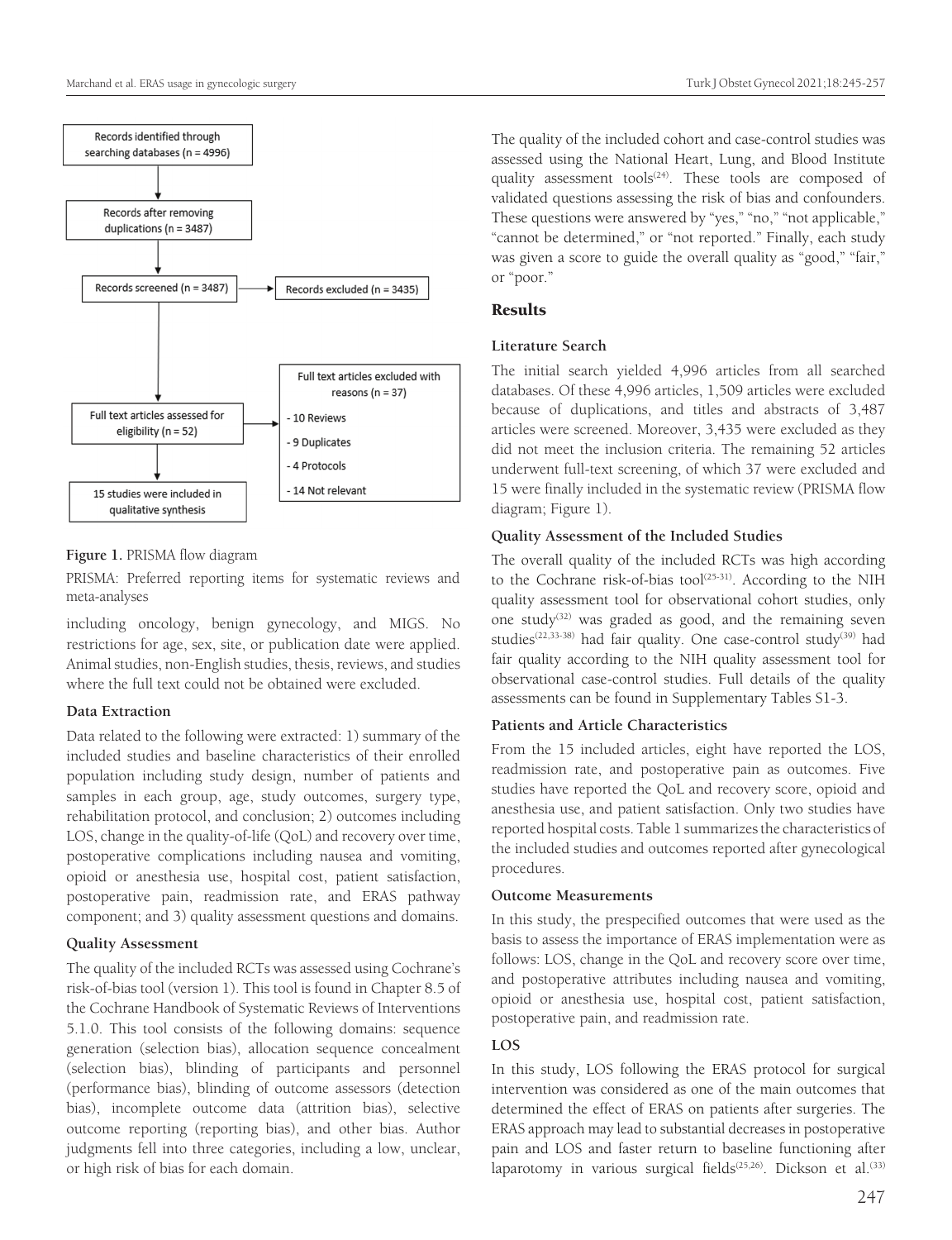| <b>Study ID</b>                      | Study design                                                                      | Number<br>of<br>patients | Study arm,<br>number                                                                                                                                      | Age (years),<br>Mean $\pm$ SD                                                                                                                                                             | Study<br>outcomes                                                                                      | Surgery                                                     | Rehab<br>protocol                                     | Conclusion                                                                                                                                                                                                                                                                                                                                                                  |
|--------------------------------------|-----------------------------------------------------------------------------------|--------------------------|-----------------------------------------------------------------------------------------------------------------------------------------------------------|-------------------------------------------------------------------------------------------------------------------------------------------------------------------------------------------|--------------------------------------------------------------------------------------------------------|-------------------------------------------------------------|-------------------------------------------------------|-----------------------------------------------------------------------------------------------------------------------------------------------------------------------------------------------------------------------------------------------------------------------------------------------------------------------------------------------------------------------------|
| Dickson et<br>al. 2012(33)           | Retrospective<br>review of<br>consecutive<br>cases, before<br>and after<br>design | 366                      | First period:<br>control<br>$group = 86$ ,<br>experimental<br>$group = 96,$<br>second period:<br>control<br>$group = 90,$<br>experimental<br>$group = 94$ | First period:<br>control group<br>$=45.75\pm6.5$ ,<br>experimental<br>group<br>$=45\pm9.3$<br>Second<br>period:<br>control group<br>$=45\pm9.5$ ,<br>experimental<br>group<br>$=45\pm9.3$ | Length<br>of stay,<br>estimated<br>blood loss,<br>duration<br>of surgery,<br>surgical<br>complications | Total<br>abdominal<br>hysterectomy                          | Rapid-<br>recovery<br>program                         | Introducing a rapid-<br>recovery program was<br>associated with shorter<br>hospitalization and did<br>not appear to compromise<br>surgical outcome.                                                                                                                                                                                                                         |
| Ferraioli et<br>al. 2020(34)         | Observational<br>retrospective<br>study                                           | 92                       | Surgery group,<br>92                                                                                                                                      | $61.6 \pm 8.17$                                                                                                                                                                           | EVAN-G<br>score                                                                                        | Robotic-<br>assisted or<br>laparoscopic<br>surgery          | <b>ERAS</b>                                           | "In this study, we showed<br>a high patient satisfaction<br>with the ERAS program.<br>When comparing length<br>of stay and complications,<br>neither extended length<br>of stay nor development<br>of complications after<br>minimally invasive<br>surgery impacted patient<br>satisfaction."                                                                               |
| Frumovitz<br>et al.<br>$2020^{(26)}$ | Randomized,<br>open-labeled<br>phase 3, non-<br>inferiority trial                 | 631                      | Open surgery<br>$group = 312,$<br>MIS group<br>$=319$                                                                                                     | Open surgery<br>group<br>$=45.6 \pm 10.4$ ,<br>MIS group<br>$=45.4 \pm 1.4$                                                                                                               | Quality-of-life                                                                                        | Open or<br>minimally<br>invasive<br>radical<br>hysterectomy |                                                       | "Women with early-stage<br>cervical cancer had similar<br>postoperative quality-of-<br>life 6 weeks after surgery<br>and beyond regardless of<br>whether they had open or<br>minimally invasive radical<br>hysterectomy."                                                                                                                                                   |
| Kanno et al.<br>2019(35)             | Retrospective,<br>single-<br>institution<br>study                                 | 109                      | Surgery group<br>$=109$                                                                                                                                   | $43 \pm 12.1$                                                                                                                                                                             | Surgical<br>outcomes                                                                                   | Radical<br>hysterectomy                                     |                                                       | "In this retrospective<br>study, MIRH with a no-<br>touch isolation technique<br>for stage IA to IB1 cervical<br>cancer was a safe approach<br>in terms of oncological<br>outcomes. However,<br>every surgeon who treats<br>early-stage cervical cancer<br>should inform each patient<br>of the results of the LACC<br>trial because it has an<br>exceedingly high impact." |
| Kroon et al.<br>$2010^{(27)}$        | Prospective,<br>randomized<br>controlled<br>study                                 | 53                       | Total<br>intravenous<br>anesthesia<br>$group = 27,$<br>patient-<br>controlled<br>analgesia = 26                                                           | Total<br>intravenous<br>anesthesia<br>group<br>$=47\pm5.75$ ,<br>Patient-<br>controlled<br>analgesia<br>$=46+5$                                                                           | PONV, bowel<br>function,<br>length of stay,<br>pain, surgical<br>complications                         | Fast-track<br>hysterectomy                                  | TIVA,<br>patient-<br>controlled<br>analgesia<br>(PCA) | "The TIVA peri- and<br>postoperative care was an<br>advantage over PCA in<br>most respects."                                                                                                                                                                                                                                                                                |

# **Table 1.** Summary and baseline characteristics of the included studies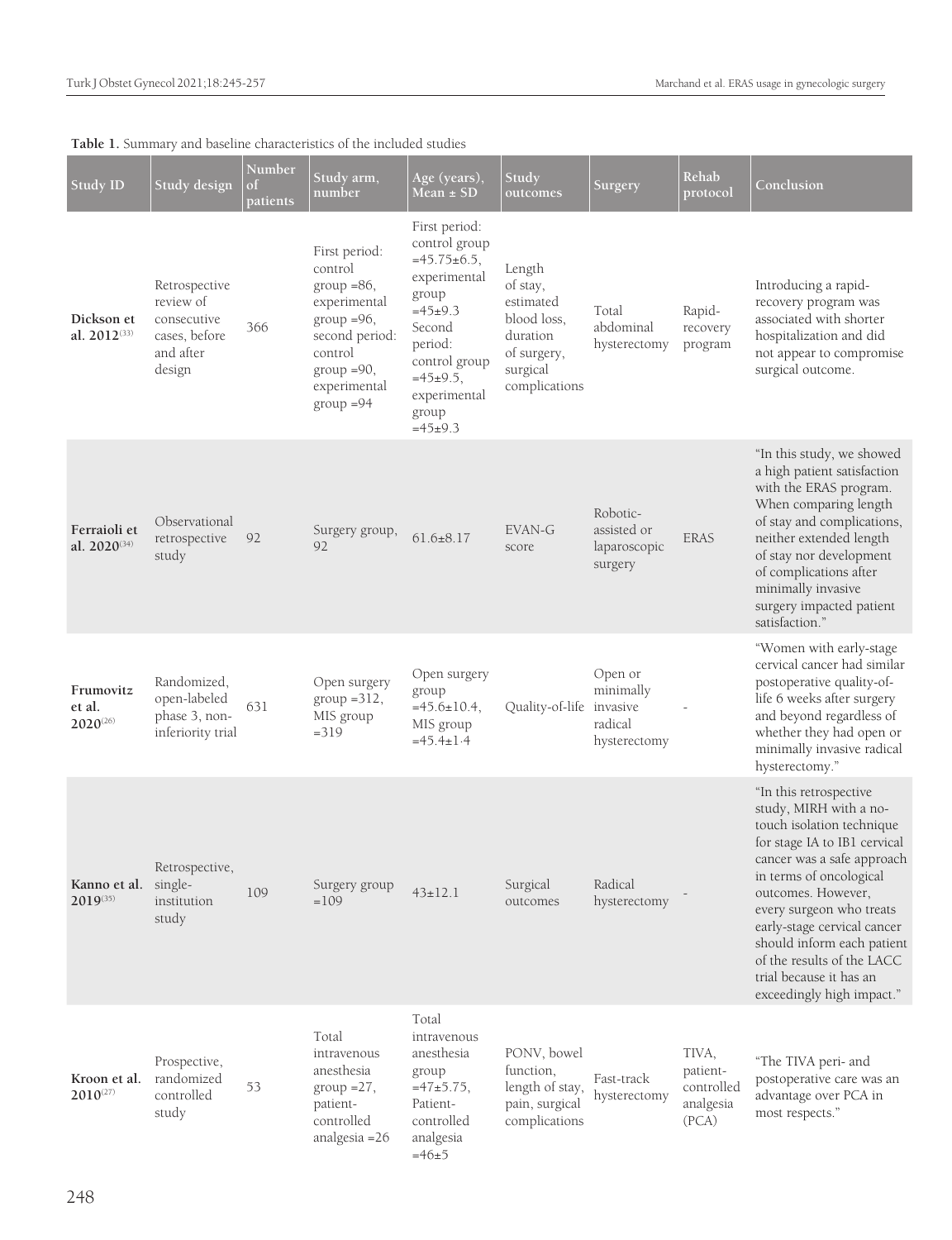| de Lapasse<br>et al.<br>2008(38)       | Prospective<br>feasibility<br>study                                 | 35  | Surgery group<br>$=35$                                                                    | Surgery group<br>$=43.0 \pm 12.1$                                                                                        | Length of<br>stay, patient<br>satisfaction                                         | Total<br>laparoscopic<br>hysterectomy                                 | Anesthetic<br>protocol | "Our protocol for<br>analgesia, anesthesia, and<br>early discharge (24 hours<br>after surgery) may be<br>safely proposed after total<br>LH in selected patients.<br>Satisfaction rate of patients<br>on postoperative days 7<br>and 30 was very high."                                                                                                                                                  |
|----------------------------------------|---------------------------------------------------------------------|-----|-------------------------------------------------------------------------------------------|--------------------------------------------------------------------------------------------------------------------------|------------------------------------------------------------------------------------|-----------------------------------------------------------------------|------------------------|---------------------------------------------------------------------------------------------------------------------------------------------------------------------------------------------------------------------------------------------------------------------------------------------------------------------------------------------------------------------------------------------------------|
| Lee et al.<br>$2020^{(22)}$            | Cohort study                                                        | 144 | Laparoscopy<br>$group = 74,$<br>open surgery<br>$group = 70$                              | Laparoscopy<br>$group =$<br>54±10, open<br>surgery group<br>$= 49 \pm 15.5$                                              | Self-reported<br>satisfaction<br>questionnaire                                     | Laparotomy                                                            | <b>ERAS</b>            | "The two groups were<br>in general equally able<br>to achieve most of the<br>milestones despite<br>differences in symptoms<br>such as pain, nausea and<br>confidence in mobilizing<br>and going home.<br>Preoperative education<br>can empower patients.<br>There is a high level of<br>patient satisfaction in both<br>groups."                                                                        |
| Ottesen et<br>al. 2002 <sup>(37)</sup> | Prospective<br>descriptive<br>study                                 | 41  | Surgery group<br>$=41$                                                                    |                                                                                                                          | Length of<br>stay, patient<br>satisfaction                                         | Vaginal<br>prolapse<br>surgery                                        | Multimodal<br>model    | "The need for<br>postoperative<br>hospitalization was<br>median 24 hr after vaginal<br>surgery in a fast-track<br>setting, independently<br>of the complexity of the<br>rehabilitation procedure performed.<br>Short term success rate,<br>satisfaction rates, and<br>acceptability were all<br>excellent. Follow-up<br>has been established to<br>evaluate long-term success<br>rates and recurrence." |
| Pauls et al.<br>$2015^{(28)}$          | Randomized<br>double-<br>blinded<br>placebo-<br>controlled<br>trial | 63  | Placebo<br>$group = 36,$<br>dexamethasone<br>$group = 27$                                 | Placebo group<br>$=62.0\pm9.6;$<br>dexamethasone nausea and<br>group<br>$=63.2 \pm 8.3$                                  | Quality of<br>recovery,<br>postoperative<br>vomiting,<br>pain, voiding<br>function | Vaginal<br>reconstructive<br>surgery for<br>pelvic organ<br>prolapses |                        | "Use of dexamethasone<br>prior to vaginal<br>reconstructive surgery<br>was associated with less<br>nausea/vomiting and need<br>for antiemetics, as well as<br>greater success with voiding<br>trials. Furthermore, QOR<br>was enhanced, suggesting<br>use of dexamethasone<br>should be considered for<br>these patients."                                                                              |
| Peters et al.<br>$2020^{(36)}$         | Retrospective<br>cohort study                                       | 410 | Conventional<br>perioperative<br>care, 214;<br>enhanced<br>recovery after<br>surgery, 196 | Conventional<br>perioperative<br>care<br>$=33.6 \pm 10.2$ ,<br>enhanced<br>recovery<br>after surgery<br>$=35.1 \pm 11.3$ | Postoperative<br>nausea and<br>vomiting                                            | Non-<br>hysterectomy<br>gynecologic<br>procedures                     | <b>ERAS</b>            | "Enhanced recovery after<br>surgery implementation<br>resulted in increased same-<br>day discharge rates and<br>improved perioperative<br>outcomes without<br>affecting 30-day morbidity<br>in women undergoing<br>laparoscopic minimally<br>invasive non-hysterectomy<br>gynecologic procedures."                                                                                                      |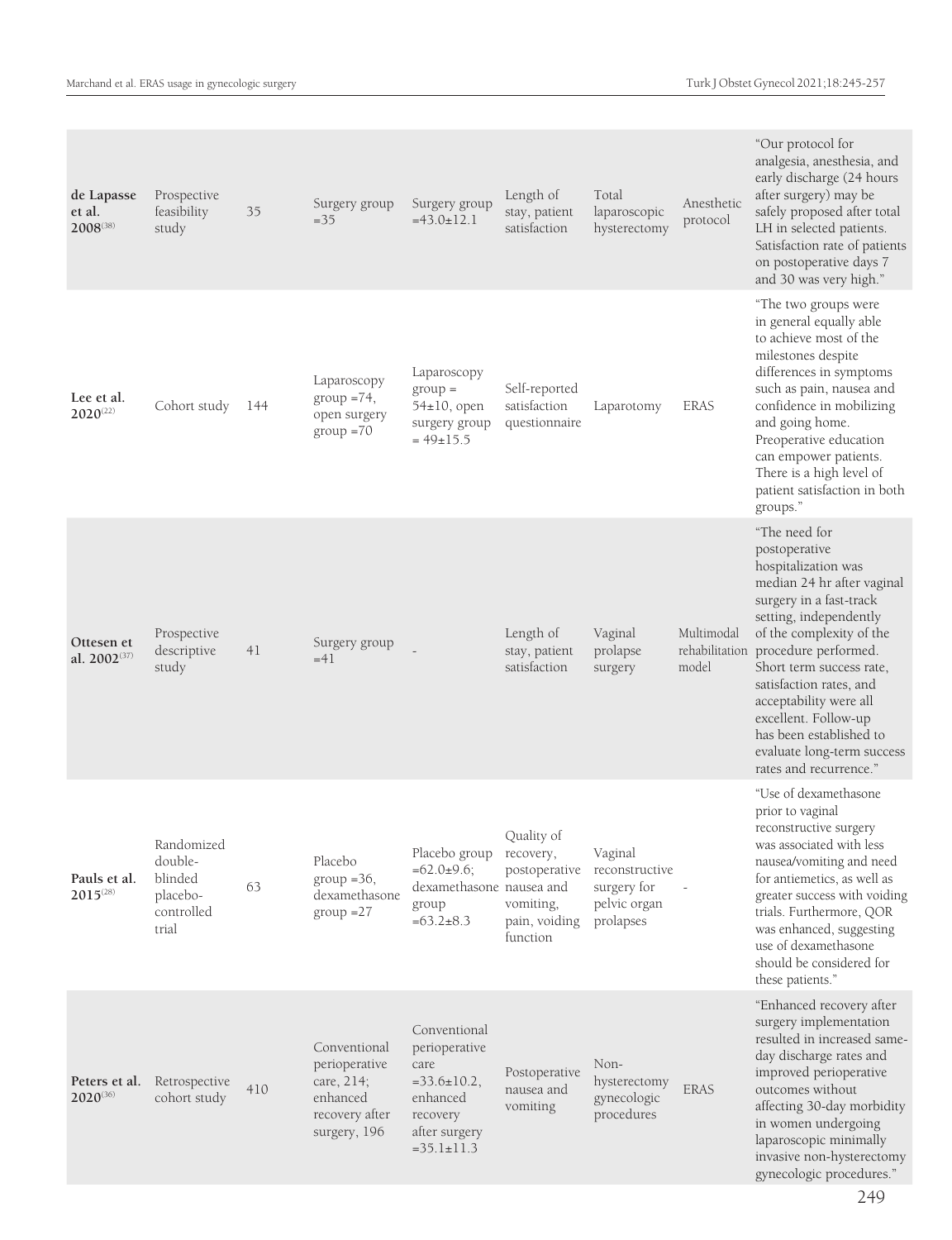|        | Ravndal and<br>Vandrevala.<br>$2016^{(29)}$ | Randomized<br>double-<br>blinded<br>placebo-<br>controlled<br>trial                                    | 24  | Intervention<br>group, 12;<br>control group,<br>12               |                                                                                                   | Pain                                                                                                      | Laparoscopic<br>surgery                                                                                                                        | Enhanced<br>recovery<br>program    | "Preemptive local<br>anesthetics in the trocar<br>areas are shown to be<br>beneficial in laparoscopic<br>gynecologic surgery within<br>an enhanced recovery<br>program. Movement-<br>evoked pain is far more<br>intense than pain at rest."                                                        |
|--------|---------------------------------------------|--------------------------------------------------------------------------------------------------------|-----|------------------------------------------------------------------|---------------------------------------------------------------------------------------------------|-----------------------------------------------------------------------------------------------------------|------------------------------------------------------------------------------------------------------------------------------------------------|------------------------------------|----------------------------------------------------------------------------------------------------------------------------------------------------------------------------------------------------------------------------------------------------------------------------------------------------|
|        | Weston et<br>al. 2020(32)                   | Retrospective<br>study                                                                                 | 226 | Pre-ERAS<br>$group = 99,$<br>post-ERAS<br>$group = 127$          | Pre-ERAS<br>group<br>$=58.83 \pm 11.92$ , Opioid use,<br>post-ERAS<br>group<br>$=58.25 \pm 12.88$ | pain                                                                                                      | Minimally<br>invasive<br>(straight stick)<br>laparoscopic,<br>single-<br>incision<br>laparoscopic,<br>or robotic-<br>assisted)<br>hysterectomy | MIS-ERAS<br>protocol               | "Enhanced recovery after<br>minimally invasive surgery<br>protocol implementation<br>is an effective means to<br>reduce opioid use, both<br>in the intraoperative and<br>postoperative phases of<br>care among gynecologic<br>oncology patients<br>undergoing minimally<br>invasive hysterectomy." |
|        | Wodlin et<br>al. 2011(30)                   | Secondary<br>analysis from<br>an open<br>multicenter,<br>prospective<br>randomized<br>controlled trial | 162 | General<br>anesthesia group<br>$= 82$ , spinal<br>anesthesia =80 |                                                                                                   | Pain,<br>postoperative<br>nausea and<br>vomiting,<br>drowsiness.<br>fatigue,<br>postoperative<br>pruritus | Abdominal<br>hysterectomy                                                                                                                      | Fast-track<br>program              | "Spinal anesthesia with<br>intrathecal morphine<br>carries advantages<br>regarding postoperative<br>symptoms and recovery<br>following fast-track<br>abdominal hysterectomy."                                                                                                                      |
| et al. | Xiromeritis<br>$2011^{(31)}$                | Prospective<br>randomized<br>trial                                                                     | 92  | Intervention<br>group $=47$ ,<br>control group<br>$=45$          | Intervention<br>group<br>$=35.7+5.7$ ,<br>control group<br>$=33.4\pm4.7$                          | Pain, length<br>function                                                                                  | of stay, bowel Myomectomy                                                                                                                      | Multimoda<br>analgesic<br>protocol | "In the setting of<br>minimally invasive<br>myomectomy, the use of<br>a multimodal analgesic<br>protocol improved<br>postoperative recovery,<br>resulting in (an) earlier<br>hospital discharge."                                                                                                  |
|        | Yoong et al.<br>$2014^{(39)}$               | Case-control<br>study                                                                                  | 100 | Surgery group<br>$=50$ , control<br>$group = 50$                 | Surgery group<br>$=51\pm4.25$ .<br>control group<br>$=49+4$                                       | Length of stay,<br>pain, patient<br>satisfaction,<br>cost                                                 | Vaginal<br>hysterectomy                                                                                                                        | <b>ERAS</b>                        | "The ERAS program in<br>benign VH reduces length<br>of stay by 51.6% and<br>enables more women to<br>be discharged within 24<br>hours, with no increase<br>in patient readmissions<br>rates."                                                                                                      |

ID: Identification, SD: Standard deviation, EVAN-G: Evaluation du Vécu de l'Anésthésie Génerale, ERAS: Enhanced recovery after surgery, MIRH: Minimally invasive radical hysterectomy, LACC: Laparoscopic approach to cervical cancer, TIVA: Total intravenous anesthesia, PCA: Patient-controlled analgesia, LH: Laparoscopic hysterectomy, QOR: Quality of recovery, ERP: Enhanced recovery protocol, MIS-ERAS: Minimally invasive surgery-enhanced recovery after surgery, VH: Vaginal hysterectomy

found that the median LOS shortened dramatically from 3 days before the implementation to 1 day after the implementation of their ERAS protocol (Rapid-recovery protocol) (p<0.001). In their study of 35 patients, de Lapasse et al.<sup>(38)</sup> found that 34 (97.1%) patients were discharged the day after surgery and only one patient was not discharged on the surgeon's instructions because of technical difficulties during the procedure. Ottesen et al.<sup>(37)</sup> reported that postoperative LOS was also 1 day for all patients, except for 3 (7.3%) patients who were discharged later than 48 h. Peters et al.<sup>(36)</sup> reported that the ERAS implementation

significantly increased the same-day discharge rate by 9.4%. Clinically, the ERAS protocol remained effective, with 96.9% of the patients discharged on postoperative day 0 (p<0.005) after excluding those planned postoperative admissions for medical conditions not related to the surgery<sup>(36)</sup>. Yoong et al.<sup>(39)</sup> found that after ERAS implementation, the median LOS was reduced by 51.6% (22.0 vs 45.5 h; p<0.01), and the proportion of patients discharged within 24 h was increased by fivefold (78.0 vs 15.6%; p<0.05).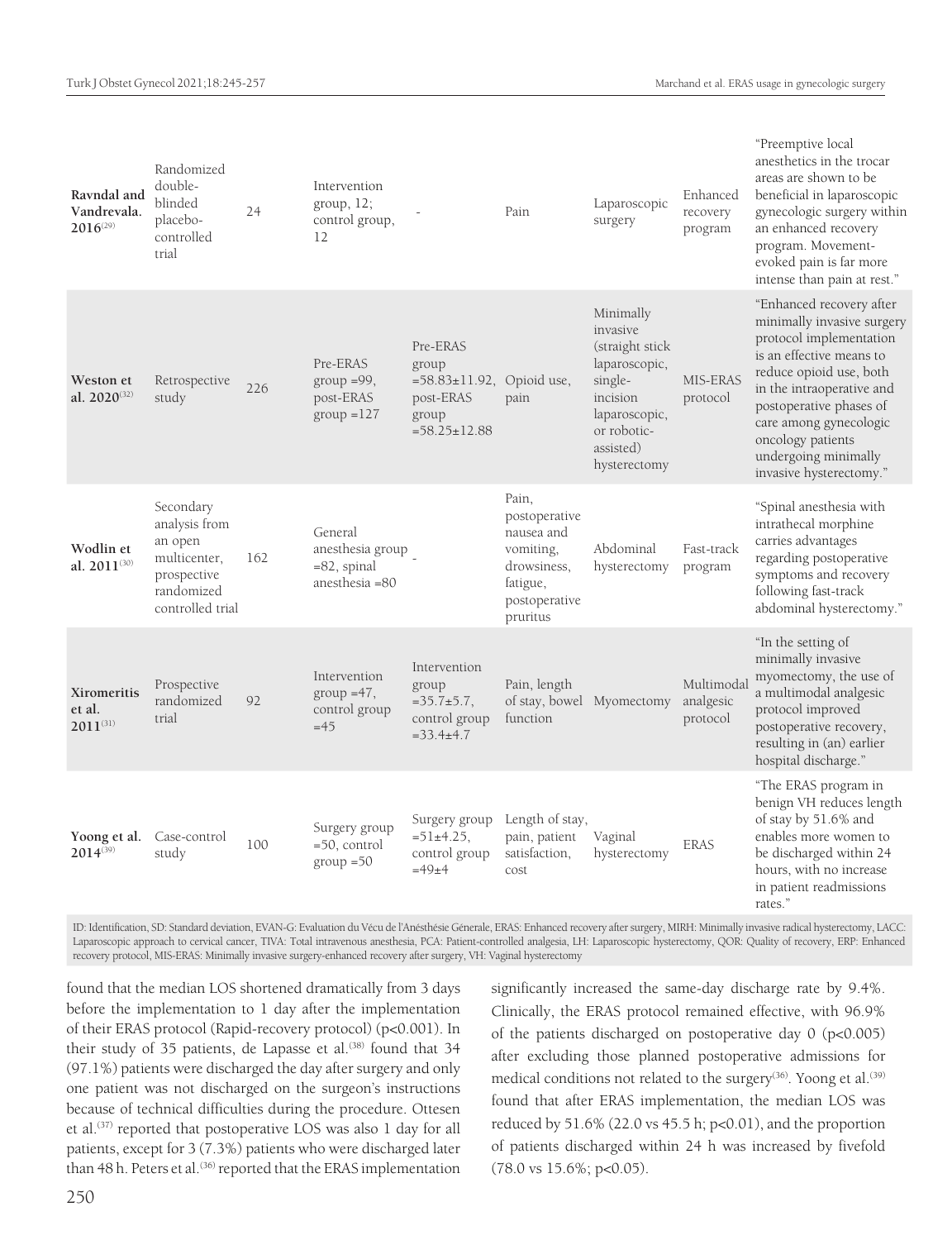**Table S1.** Quality assessment of the cohort studies by NIH tool

| Domains                                                                                                                                                                                                                      | Weston<br>2020  | Dickson<br>2012 | Ferraioli<br>2010 | Kanno<br>2019   | Peters<br>2020  | Lee:<br>2018    | Ottesen<br>2002 | Lapasse<br>$\frac{2008}{ }$ |
|------------------------------------------------------------------------------------------------------------------------------------------------------------------------------------------------------------------------------|-----------------|-----------------|-------------------|-----------------|-----------------|-----------------|-----------------|-----------------------------|
| 1. Was the research question or objective in this<br>paper clearly stated?                                                                                                                                                   | Yes             | Yes             | Yes               | Yes             | Yes             | Yes             | Yes             | Yes                         |
| 2. Was the study population clearly specified and<br>defined?                                                                                                                                                                | Yes             | Yes             | Yes               | Yes             | Yes             | Yes             | No              | Yes                         |
| 3. Was the participation rate of eligible persons at<br>least 50%?                                                                                                                                                           | NA              | NA              | NA                | NA              | <b>NR</b>       | NA              | NR              | <b>NR</b>                   |
| 4. Were all the subjects selected or recruited<br>from the same or similar populations? Were<br>inclusion and exclusion criteria for being in the<br>study pre-specified and applied uniformly to all<br>participants?       | Yes             | Yes             | Yes               | Yes             | Yes             | Yes             | Yes             | Yes                         |
| 5. Was a sample size justification, power<br>description, or variance and effect estimates<br>provided?                                                                                                                      | Yes             | Yes             | NR                | No              | Yes             | <b>NR</b>       | NR              | ΝR                          |
| 6. For the analyses in this paper, were the<br>exposure(s) of interest measured prior to the<br>outcome(s) being measured?                                                                                                   | Yes             | Yes             | <b>Yes</b>        | <b>Yes</b>      | Yes             | Yes             | Yes             | No                          |
| 7. Was the time frame sufficient so that one could<br>reasonably expect to see an association between<br>exposure and outcome if it existed?                                                                                 | Yes             | Yes             | Yes               | Yes             | Yes             | Yes             | Yes             | Yes                         |
| 8. For exposures that can vary in amount or<br>level, did the study examine different levels of<br>the exposure as related to the outcome (e.g.,<br>categories of exposure, or exposure measured as<br>continuous variable)? | <b>NA</b>       | NA              | NA                | NA              | NA              | <b>NA</b>       | <b>NA</b>       | NA                          |
| 9. Were the exposure measures (independent<br>variables) clearly defined, valid, reliable, and<br>implemented consistently across all study<br>participants?                                                                 | Yes             | No              | Yes               | No              | NR              | Yes             | Yes             | Yes                         |
| 10. Was the exposure(s) assessed more than once<br>over time?                                                                                                                                                                | ${\rm NA}$      | NA              | NA                | NA              | NA              | NA              | NA              | NA                          |
| 11. Were the outcome measures (dependent<br>variables) clearly defined, valid, reliable, and<br>implemented consistently across all study<br>participants?                                                                   | Yes             | No              | N0                | No              | No              | Yes             | No              | No                          |
| 12. Were the outcome assessors blinded to the<br>exposure status of participants?                                                                                                                                            | No              | Yes             | $\rm No$          | No              | No              | No              | No              | No                          |
| 13. Was loss to follow-up after baseline 20% or<br>less?                                                                                                                                                                     | Yes             | Yes             | Yes               | Yes             | Yes             | Yes             | Yes             | Yes                         |
| 14. Were key potential confounding variables<br>measured and adjusted statistically for their<br>impact on the relationship between exposure(s)<br>an outcome(s)?                                                            | Yes             | No              | No                | No              | No              | No              | No              | No                          |
| Total scores (Yes = 1, No = $0.5$ , NR & NA & CD<br>$=0)$                                                                                                                                                                    | 10.5            | 9.5             | 8.5               | 8.5             | 8.5             | $\mathcal{G}$   | 8               | 8                           |
| Quality rating: good (10-14 point) or fair (7-10<br>point) or poor (0-7 points)                                                                                                                                              | Good<br>quality | Fair<br>quality | Fair<br>quality   | Fair<br>quality | Fair<br>quality | Fair<br>quality | Fair<br>quality | Fair<br>quality             |

NA: Not applicable, NR: Not reported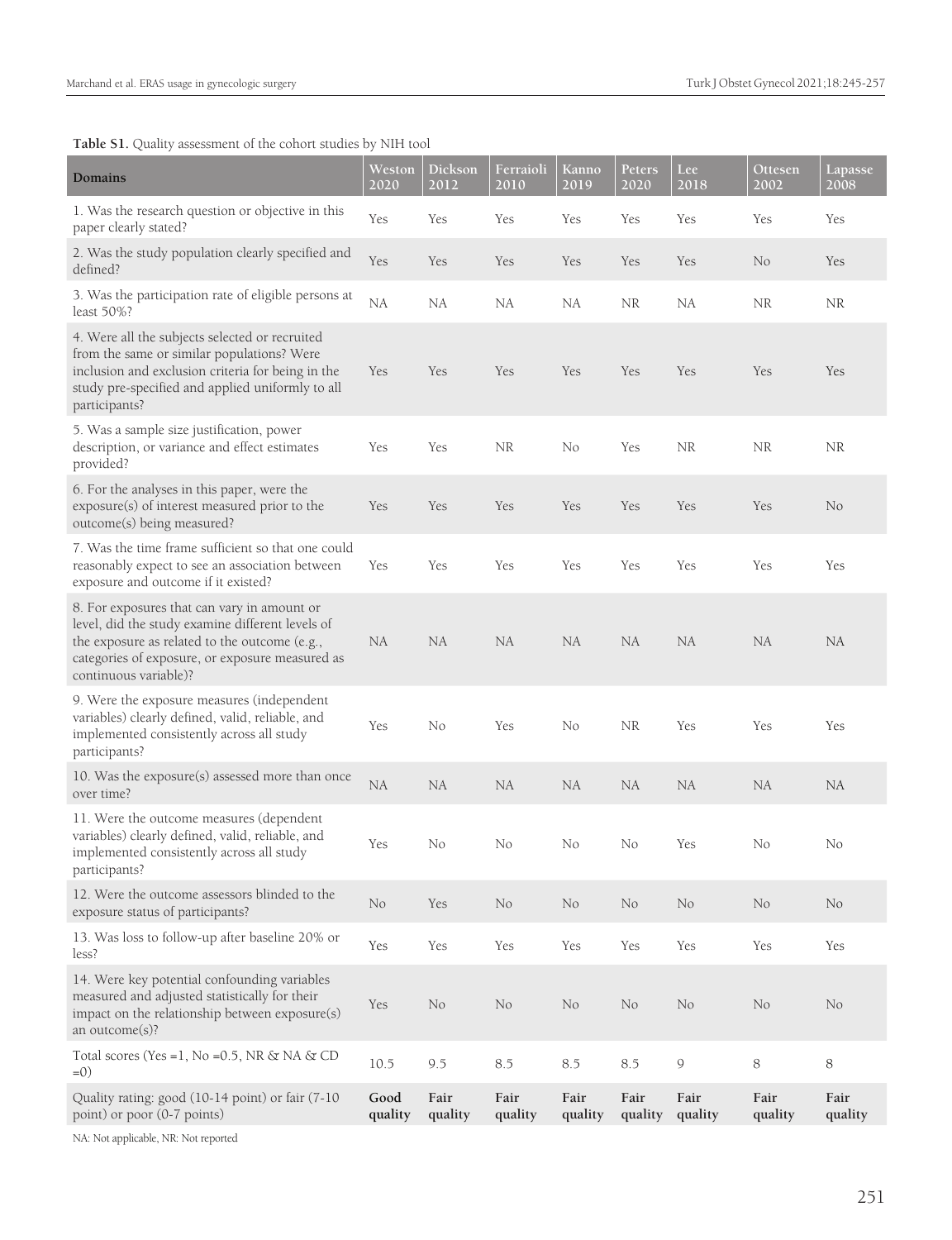Table S2. Quality assessment of the case control studies by NIH tool

| Domains                                                                                                                                                                                                                   | Yoong<br>2014   |
|---------------------------------------------------------------------------------------------------------------------------------------------------------------------------------------------------------------------------|-----------------|
| 1. Was the research question or objective in this paper<br>clearly stated?                                                                                                                                                | Yes             |
| 2. Was the study population clearly specified and<br>defined?                                                                                                                                                             | Yes             |
| 3. Was the participation rate of eligible persons at least<br>50%?                                                                                                                                                        | NR              |
| 4. Were all the subjects selected or recruited from<br>the same or similar populations? Were inclusion and<br>exclusion criteria for being in the study pre-specified and<br>applied uniformly to all participants?       | Yes             |
| 5. Was a sample size justification, power description, or<br>variance and effect estimates provided?                                                                                                                      | NR              |
| 6. For the analyses in this paper, were the exposure(s)<br>of interest measured prior to the outcome(s) being<br>measured?                                                                                                | Yes             |
| 7. Was the time frame sufficient so that one could<br>reasonably expect to see an association between exposure<br>and outcome if it existed?                                                                              | Yes             |
| 8. For exposures that can vary in amount or level, did<br>the study examine different levels of the exposure as<br>related to the outcome (e.g., categories of exposure, or<br>exposure measured as continuous variable)? | NA              |
| 9. Were the exposure measures (independent variables)<br>clearly defined, valid, reliable, and implemented<br>consistently across all study participants?                                                                 | Yes             |
| 10. Was the exposure(s) assessed more than once over<br>time?                                                                                                                                                             | Yes             |
| 11. Were the outcome measures (dependent variables)<br>clearly defined, valid, reliable, and implemented<br>consistently across all study participants?                                                                   | No              |
| 12. Were the outcome assessors blinded to the exposure<br>status of participants?                                                                                                                                         | NR              |
| 13. Was loss to follow-up after baseline 20% or less?                                                                                                                                                                     | NR              |
| 14. Were key potential confounding variables measured<br>and adjusted statistically for their impact on the<br>relationship between exposure(s) an outcome(s)?                                                            | No              |
| Total scores (Yes = 1, No = $0.5$ , NR & NA & CD = $0$ )                                                                                                                                                                  | 8               |
| Quality rating: good (14-13 point) or fair (8-12 point) or<br>poor (7-0 points)                                                                                                                                           | Fair<br>quality |
|                                                                                                                                                                                                                           |                 |

NA: Not applicable, NR: Not reported

## **Change in the QoL and Quality of Recovery Over Time**

Although subjective, several tools have been developed to measure the QoL and recovery over time elements of postoperative care. Among the included studies, only one measured these attributes and did so using the Functional Assessment of Cancer Therapy tool for Cervical Cancer (FACT- $Cx$ ). Frumovitz et al.<sup> $(26)$ </sup> found no differences in the mean QoL score based on FACT-Cx scores between the non-ERAS and ERAS groups.

## **Postoperative Attributes**

Postoperative complications can be prevalent in the field of open surgery. Dickson et al.<sup>(33)</sup> reported no clinically significant differences between the ERAS group and the control group regarding complications. Pauls et al.<sup>(28)</sup> reported that the rates of PONV were not significantly different between the two groups. However, Ferraioli et al.<sup>(34)</sup> found that 50 (54.3%) patients did not experience any PONV in the ERAS group and 14 (15.2%) patients and 15 (16.3%) patients experienced mild and slight nausea, respectively. Ottesen et al.<sup>(37)</sup> reported minimal complications after implementation of their ERAS protocol (named "fast track" vaginal surgery) with urinary retention exceeding 450 mL and urinary tract infection (12.2% and 9.8%, respectively) as the most frequent complications. Peters et al.<sup>(36)</sup> reported that PONV was twice as common in the conventional group than in the ERAS group.

## **Opioid or Anesthesia Use**

Many studies have discussed the use of opioids or anesthesia perioperatively. Dickson et al.<sup>(33)</sup> reported that local anesthesia improved pain in the experimental group by 83%, reflecting increased use of rapid-recovery modalities (p<0.001). Wodlin et al.<sup>(30)</sup> reported that women who had undergone hysterectomy under spinal anesthesia with intrathecal morphine experienced significantly less postoperative discomfort compared with those who have undergone surgery under general anesthesia. However, PONV were reported equally in the two groups; vomiting significantly more often occurred during the first day after surgery in the spinal anesthesia group.

## **Hospital Cost**

Hospital cost can be difficult to measure secondary to variables such as area and comorbidities, which can be difficult to control for. However, a general cost reduction associated with ERAS implementation was found, likely secondary to decrease LOS. Chapman et al. $(25)$  observed that the average total hospital costs were reduced by 12% in the ERAS group (\$13,771) compared with \$15,649 ( $p=0.01$ ). Moreover, Modesitt et al.<sup>(20)</sup> found that hospital costs were significantly decreased by approximately 20% in both ERAS groups that underwent vaginal surgery.

## **Patient Satisfaction**

Despite its subjective nature, many surgeons recognized patient satisfaction as one of the most important intraoperative criteria. Ferraioli et al.<sup>(34)</sup> found that from a total of 92 patients who received the ERAS protocol, 56 (60.8%) and 30 (32.6%) patients were "very satisfied" and "quite satisfied" with the quality of care received, respectively. In addition, 6 (9.6%) patients were "averagely satisfied," and no patients were dissatisfied with the care provided. Moreover, de Lapasse et al.<sup>(38)</sup> reported that of 35 women undergoing their ERAS protocol, 34 (97.1%) were satisfied with the procedure and all (100%) patients would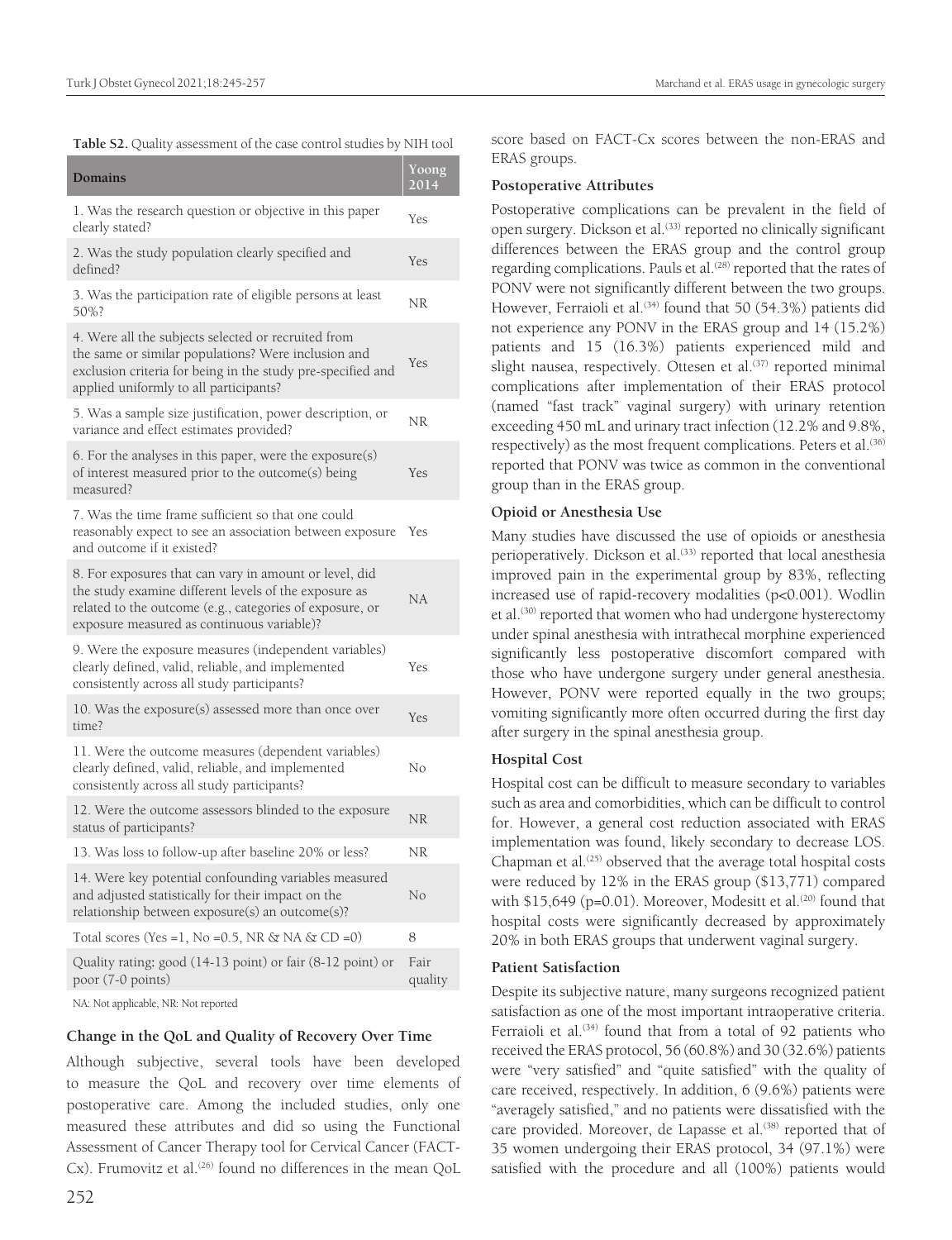# **Table S3. Quality assessment of RCTs by Cochrane tool**

| Domain                                                       | Risk of<br>bias | Judgment of the authors                                                                                                                                                                      |
|--------------------------------------------------------------|-----------------|----------------------------------------------------------------------------------------------------------------------------------------------------------------------------------------------|
| (Frumovitz 2020)                                             |                 |                                                                                                                                                                                              |
| Random sequence generation (selection<br>bias)               | Low risk        | "Randomization was done using a computerized minimization program"                                                                                                                           |
| Allocation concealment<br>(selection bias)                   | High risk       | "Neither participants nor investigators were masked to treatment allocation"                                                                                                                 |
| Blinding of participants and personnel<br>(performance bias) | Low risk        | No blinding, but the review authors judge that the outcome and the outcome<br>measurement are not likely to be influenced by lack of blinding                                                |
| Blinding of outcome assessment<br>(Detection bias)           | High risk       | "Open label study, neither participants nor investigators were masked to treatment<br>allocation"                                                                                            |
| Incomplete outcome data<br>(attrition bias)                  | Low risk        | "The proportion of missing outcomes compared with observed event risk not enough<br>to have a clinically relevant impact on the intervention effect estimate"                                |
| Selective reporting (reporting bias)                         | Unclear risk    | Insufficient information to permit judgement of "Yes" or "No".                                                                                                                               |
| Other bias                                                   | High risk       | The study protocol has not been reported.                                                                                                                                                    |
| (Kroon 2010)                                                 |                 |                                                                                                                                                                                              |
| Random sequence generation<br>(selection bias)               | Low risk        | "The patients were prospectively randomized into two groups using the closed-<br>envelope technique" not stated if the envelope was opaque or not.                                           |
| Allocation concealment (selection bias)                      | Unclear risk    | Insufficient information to permit judgement                                                                                                                                                 |
| Blinding of participants and personnel<br>(performance bias) | Low risk        | No blinding, but the review authors judge that the outcome and the outcome<br>measurement are not likely to be influenced by lack of blinding                                                |
| Blinding of outcome assessment<br>(detection bias)           | High risk       | Not reported but the study seems to be an open label.                                                                                                                                        |
| Incomplete outcome data (attrition bias)                     | Low risk        | No loss of follow-up                                                                                                                                                                         |
| Selective reporting (reporting bias)                         | Unclear risk    | Insufficient information to permit judgement of "Yes" or "No".                                                                                                                               |
| Other bias                                                   | High risk       | The study protocol has not been reported.                                                                                                                                                    |
| (Pauls 2015)                                                 |                 |                                                                                                                                                                                              |
| Random sequence generation (selection<br>bias)               | Low risk        | "Randomization schedule was conducted using a computer-generated table into two<br>groups"                                                                                                   |
| Allocation concealment (selection bias)                      | Low risk        | "The patient, physicians, anesthesia personnel, nursing, data collection staff and<br>statistician were all blinded"                                                                         |
| Blinding of participants and personnel<br>(performance bias) | Low risk        | "The patient, physicians, anesthesia personnel, nursing, data collection staff and<br>statistician were all blinded"                                                                         |
| Blinding of outcome assessment<br>(detection bias)           | Low risk        | "The patient, physicians, anesthesia personnel, nursing, data collection staff and<br>statistician were all blinded"                                                                         |
| Incomplete outcome data (attrition bias) Low risk            |                 | All patients that received interventions were included in the analysis                                                                                                                       |
| Selective reporting (reporting bias)                         | Low risk        | The study protocol is available and all of the study's pre-specified (primary and<br>secondary) outcomes that are of interest in the review have been reported in the pre-<br>specified way; |
| Other bias                                                   | Low risk        | The study appears to be free from any other sources of bias                                                                                                                                  |
| (Ravndal 2016)                                               |                 |                                                                                                                                                                                              |
| Random sequence generation (selection<br>bias)               | Low risk        | "Participants were computer randomized in blocks of 6 by an independent<br>statistician, and the list was delivered to the hospital pharmacy in a sealed envelope."                          |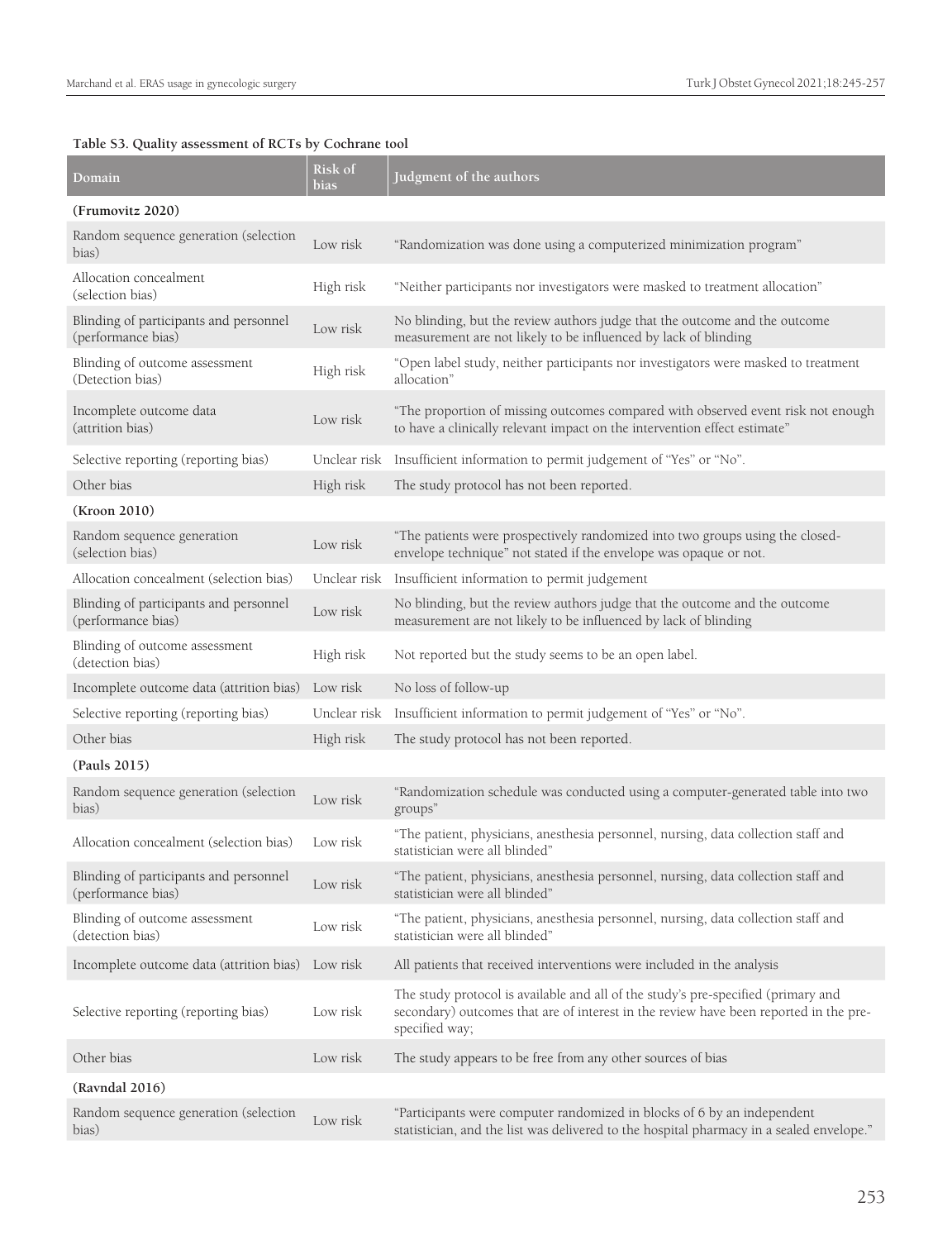| Allocation concealment (selection bias)                      | Low risk     | "The randomization list contained numbers from 1 to 24 and the allotted local<br>anesthesia or placebo coded groups A and B. The pharmacist then decided which<br>group bupivacaine and saline<br>should represent, and the code was concealed until the end of the study." |
|--------------------------------------------------------------|--------------|-----------------------------------------------------------------------------------------------------------------------------------------------------------------------------------------------------------------------------------------------------------------------------|
| Blinding of participants and personnel<br>(performance bias) | Low risk     | "The surgeon, the hospital staff, and the participating women were all blinded to<br>what the syringes contained."                                                                                                                                                          |
| Blinding of outcome assessment<br>(detection bias)           | Low risk     | "The surgeon, the hospital staff, and the participating women were all blinded to<br>what the syringes contained."                                                                                                                                                          |
| Incomplete outcome data (attrition bias) Low risk            |              | "Only one case was excluded from the analysis"                                                                                                                                                                                                                              |
| Selective reporting (reporting bias)                         | Low risk     | The study protocol is available and all of the study's pre-specified (primary and<br>secondary) outcomes that are of interest in the review have been reported in the pre-<br>specified way;                                                                                |
| Other Bias                                                   | Low risk     | The study appears to be free from any other sources of bias                                                                                                                                                                                                                 |
| (Wodlin 2011)                                                |              |                                                                                                                                                                                                                                                                             |
| Random sequence generation (selection<br>bias)               |              | Unclear risk Insufficient information to permit judgement                                                                                                                                                                                                                   |
| Allocation concealment (selection bias)                      |              | Unclear risk Insufficient information to permit judgement                                                                                                                                                                                                                   |
| Blinding of participants and personnel<br>(performance bias) | High risk    | "The study was not blinded"                                                                                                                                                                                                                                                 |
| Blinding of outcome assessment<br>(detection bias)           | High risk    | "The study was not blinded"                                                                                                                                                                                                                                                 |
| Incomplete outcome data (attrition bias)                     | High risk    | Loss of follow-up was high without any reported reasons                                                                                                                                                                                                                     |
| Selective reporting (reporting bias)                         | Low risk     | The study protocol is available and all of the study's pre-specified (primary and<br>secondary) outcomes that are of interest in the review have been reported in the pre-<br>specified way;                                                                                |
| Other bias                                                   | Low risk     | The study appears to be free from any other sources of bias                                                                                                                                                                                                                 |
| (Xiromeritis 2011)                                           |              |                                                                                                                                                                                                                                                                             |
| Random sequence generation (selection<br>bias)               | Low risk     | "Randomization was made using sequentially numbered, opaque, sealed envelopes<br>(SNOSE system)"                                                                                                                                                                            |
| Allocation concealment (selection bias)                      | Low risk     | "Neither medical staff nor patients involved in the study were aware of the<br>randomised assignment."                                                                                                                                                                      |
| Blinding of participants and personnel<br>(performance bias) |              | Unclear risk Insufficient information to permit judgement of "Yes" or "No".                                                                                                                                                                                                 |
| Blinding of outcome assessment<br>(detection bias)           | Low risk     | "A physician (NP) who was not aware of the assignment conducted postoperative<br>follow-up."                                                                                                                                                                                |
| Incomplete outcome data (attrition bias) Low risk            |              | No loss of follow-up was reported                                                                                                                                                                                                                                           |
| Selective reporting (reporting bias)                         | Unclear risk | The study protocol is available and all of the study's pre-specified (primary and<br>secondary) outcomes that are of interest in the review have been reported in the pre-<br>specified way;                                                                                |
| Other bias                                                   | Low risk     | The study appears to be free from any other sources of bias                                                                                                                                                                                                                 |

RCTs: Randomized controlled trials

recommend it to other patients. Ottesen et al.<sup>(37)</sup> reported that the patients' satisfaction rate for their protocol ranged from 85.4% to 95.1%.

### **Postoperative Pain**

Ferraioli et al.<sup>(34)</sup> observed that 29 (31.5%) patients reported not experiencing any postoperative pain in the ERAS group. In addition, 30 (32.6%) and 21 (22.8%) patients in the

ERAS group reported slight and moderate pain, respectively, and 7 (7.6%) and 1 (1.1%) patients experienced "a lot" and "enormous" pain, respectively. Lee et al.<sup>(22)</sup> reported that patients in the laparoscopic group reported better pain control (p<0.0001) and nausea control (p=0.003) during recovery. This included increased ability to put on their clothes (p=0.001) and confidence in mobility (p<0.0001) and in going home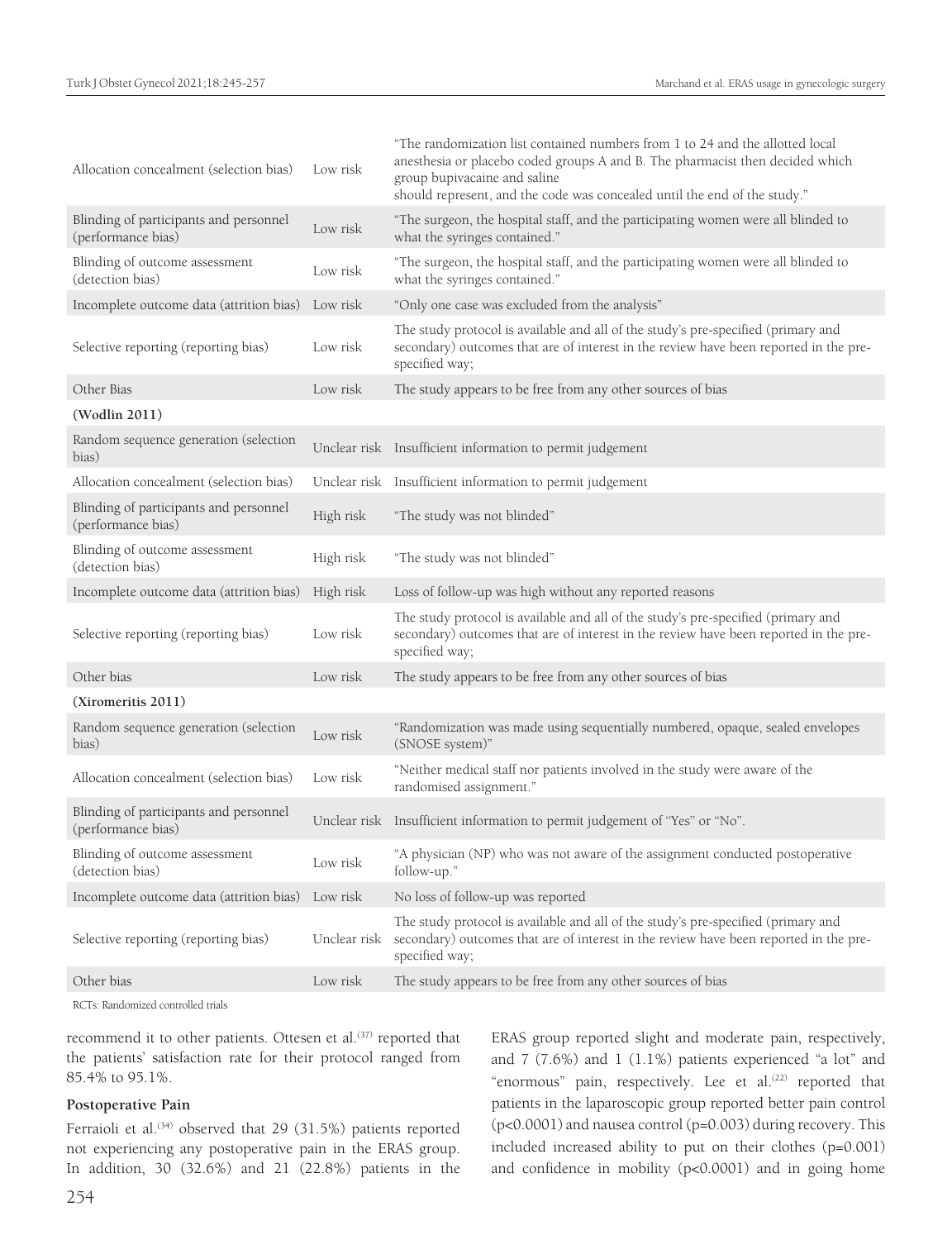$(p<0.0001)$ . Weston et al.<sup>(32)</sup> reported that the pain scores in the ERAS group were lower than those in other patient groups when controlling for oral morphine equivalency (mean 3.6 vs 4.1,  $p=0.03$ ). Wodlin et al.<sup>(30)</sup> reported that the most common postoperative symptoms were pain, nausea, vomiting, itching, drowsiness, and fatigue. Abdominal pain, drowsiness, and fatigue occurred significantly less often and with lower intensity in the spinal anesthesia group. Spinal anesthesia was associated with a higher prevalence of postoperative itching<sup>(30)</sup>. As regards the ERAS in gynecologic surgery and return to bowel function, Xiromeritis et al.<sup>(31)</sup> reported significantly low visual analog scale scores for postoperative pain, earlier return of bowel peristalsis, and fewer hospitalization hours in the group who received multimodal analgesia.

## **Readmission Rate**

Ferraioli et al.<sup>(34)</sup> reported that 12 patients required additional postoperative care. This included four patients who were readmitted to the hospital, five were managed on an outpatient basis, and three had a prolonged LOS because of early postoperative complications. de Lapasse et al.<sup>(38)</sup> reported that 2 (6.7%) patients required admission because of complications. The first patient required hospitalization for a vesicovaginal fistula on day 10 and had to undergo laparoscopic treatment of the fistula. The other patient consulted for hyperthermia on day 4 with a suggestion of cuff cellulitis and was discharged after 2 days of antibiotic treatment. Ottesen et al.<sup>(37)</sup> reported no readmissions in patients who underwent surgery under ERAS protocol. Peters et al.<sup>(36)</sup> found that hospital readmission rates (CPC: 2.3% vs ERAS: 3.1%; p<0.584) were comparable.

## **Discussion**

This review revealed and highlighted the importance of ERAS implementations perioperatively in gynecologic surgery. In this study, commonly measured attributes of surgical recovery were reviewed and analyzed using the ERAS protocol from a gynecologic perspective. With regard to the reported outcomes, the ERAS protocol appears to have positive effects on patients both clinically and psychologically. In addition to being the most recent, our review is more comprehensive than previous endeavors and includes cohort and retrospective analysis not covered in previous reviews. The systematic review by Kalogera et al.(21) in 2019 concluded that ERAS implementation in gynecologic surgery represents the best clinical practice and should be adopted across gynecological surgical procedures. Despite the lack of conflict between the results of our review and those of their review, we would not be in favor of such a strong recommendation, which we believe should be reserved for the day when more diverse and high-quality data allow a full meta-analysis of this critical topic. However, we concur that ERAS protocols in gynecologic surgery appear to improve postoperative pain, satisfaction, and decrease LOS in appropriate patients. ERAS protocols have the potential for universal adoption across gynecologic surgeries if further RCTs and high-quality studies continue to report similar results.

As regards opioid use, Weston et al.<sup>(32)</sup> concluded that the implementation of the ERAS protocol after MIS is an effective method to reduce opioid use. In addition, Wodlin et al.<sup>(31)</sup> reported that spinal anesthesia appears to reduce the need for opioids postoperatively. They also reported that spinal anesthesia with intrathecal morphine demonstrated favorable effects on postoperative symptoms and recovery following fasttrack abdominal hysterectomy<sup>(30)</sup>. In the setting of minimally invasive myomectomy, Xiromeritis et al.  $(31)$  reported that the implementation of a multimodal analgesic protocol improved postoperative recovery, resulting in earlier hospital discharge.

Ljungqvist et al.<sup>(40)</sup> and Helou et al.<sup>(41)</sup> concluded that ERAS could enhance postoperative outcomes, satisfaction, and care costs for most patients undergoing gynecologic surgery. However, Helou et al.<sup>(41)</sup> also stated that some modifications to the current ERAS protocols may benefit specific subgroups of patients, including patients with chronic pelvic pain, opiate dependence, or psychiatric disorders. Wong et al.<sup>(42)</sup> concluded that with ERAS, minimally invasive gynecologic surgeons could help minimize and manage postoperative pain with less dependence on opioid medications. In his review, Bajsová  $concluded$ <sup> $(43)$ </sup> that the implementation of an ERAS protocol could lead to a reduction in complications of up to 40% and a reduction in hospitalizations of up to 30% and thus reducing the overall costs without increasing the rehospitalization rate. As regards the audit of surgical practice, Wijk et al.<sup>(44)</sup> concluded that

with ERAS guidelines, surgical practice demonstrates improvements in compliance and clinical outcomes, including LOS.

The strength of this study lies in our comprehensive search of the current literature to obtain the highest and most dependable level of evidence regarding perioperative implementation of the ERAS protocol in gynecologic surgery up to this point. This review included most study designs to ensure a large sample size. However, weaknesses include the moderate overall quality of the included studies and insufficient data for meta-analysis. Further studies with larger sample sizes and longer follow-up are essential to involve more ERAS outcomes.

## **Conclusion**

In conclusion, ERAS implementation showed a clinically significant improvement in patient recovery postoperatively, including postoperative pain, readmission rates, and satisfaction. Further studies are necessary to formulate stronger, broader recommendations regarding the adoption of ERAS protocols across gynecologic surgeries.

#### **Ethics**

**Peer-review:** Internally peer-reviewed.

### **Authorship Contributions**

Concept: J.P., Design: A.A., Data Collection or Processing: C.C., S.R., Analysis or Interpretation: G.B., K.C., Literature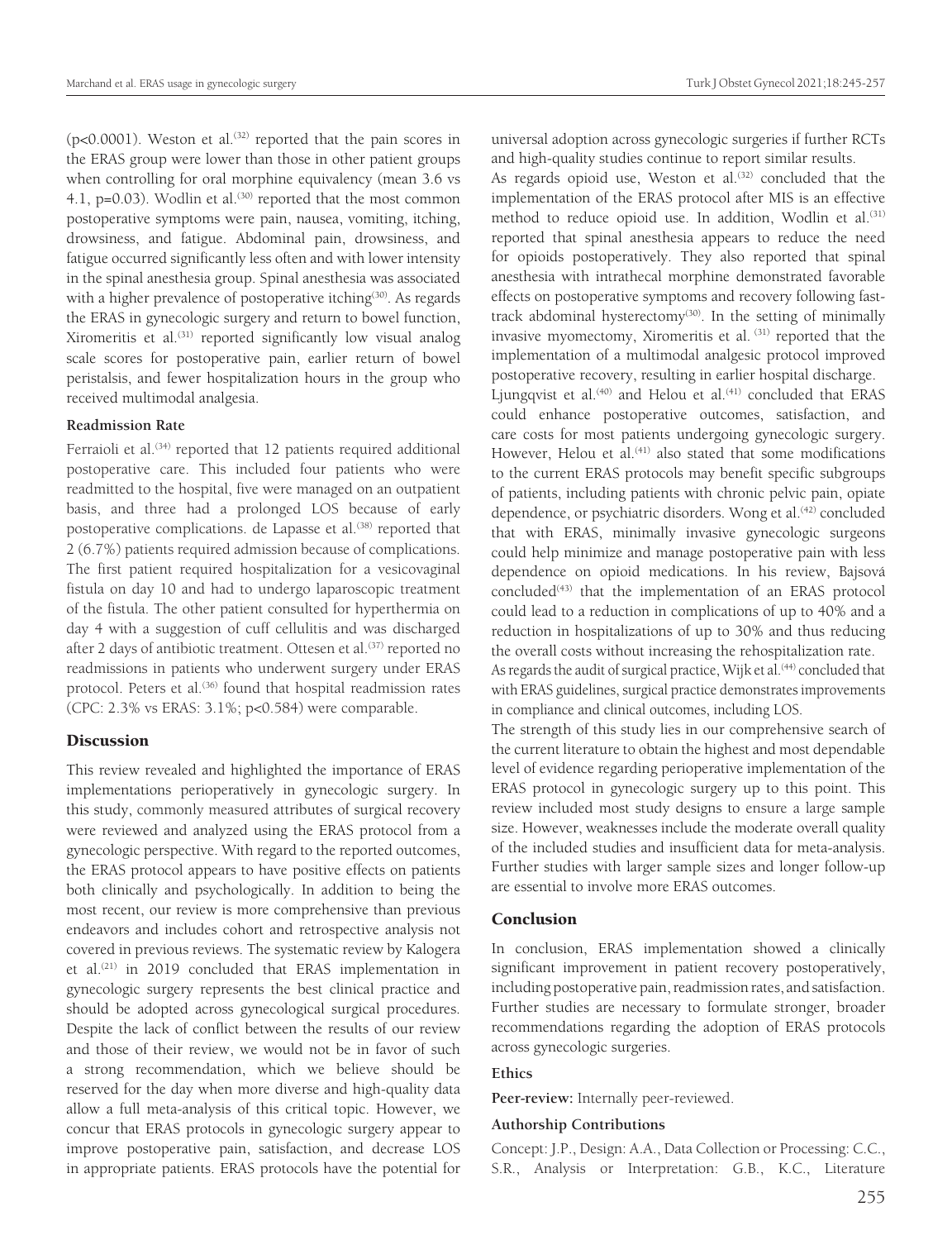Search: G.J.M., C.C., A.T., A.K., S.R., G.B., K.C., N.C., H.U., J.P., A.A., K.S., Writing: G.J.M.

**Conflict of Interest:** The authors report no conflict of interest. **Financial Disclosure:** Authors have no financial interests about the research.

## References

- 1. Kehlet H, Wilmore DW. Evidence-based surgical care and the evolution of fast-track surgery. Ann Surg 2008;248:189-98.
- 2. Kehlet H, Wilmore DW. Multimodal strategies to improve surgical outcome. Am J Surg 2002;183:630-41.
- 3. Varadhan KK, Neal KR, Dejong CH, Fearon KC, Ljungqvist O, Lobo DN. The enhanced recovery after surgery (ERAS) pathway for patients undergoing major elective open colorectal surgery: a metaanalysis of randomized controlled trials. Clin Nutr 2010;29:434-40.
- 4. Ljungqvist O. Jonathan E. Rhoads lecture 2011: insulin resistance and enhanced recovery after surgery. JPEN J Parenter Enteral Nutr 2012;36:389-98.
- 5. Greco M, Capretti G, Beretta L, Gemma M, Pecorelli N, Braga M. Enhanced recovery program in colorectal surgery: a meta-analysis of randomized controlled trials. World J Surg 2014;38:1531-41.
- 6. Geltzeiler CB, Rotramel A, Wilson C, Deng L, Whiteford MH, Frankhouse J. Prospective study of colorectal enhanced recovery after surgery in a community hospital. JAMA Surg 2014;149:955- 61.
- 7. Auyong DB, Allen CJ, Pahang JA, Clabeaux JJ, MacDonald KM, Hanson NA. Reduced length of hospitalization in primary total knee arthroplasty patients using an updated enhanced recovery after orthopedic surgery (ERAS) pathway. J Arthroplasty 2015;30:1705- 9.
- 8. Trowbridge ER, Dreisbach CN, Sarosiek BM, Dunbar CP, Evans SL, Hahn LA, et al. Review of enhanced recovery programs in benign gynecologic surgery. Int Urogynecol J 2018;29:3-11.
- 9. de Groot JJ, Ament SM, Maessen JM, Dejong CH, Kleijnen JM, Slangen BF. Enhanced recovery pathways in abdominal gynecologic surgery: a systematic review and meta-analysis. Acta Obstet Gynecol Scand 2016;95:382-95.
- 10. Nelson G, Kalogera E, Dowdy SC. Enhanced recovery pathways in gynecologic oncology. Gynecol Oncol 2014;135:586-94.
- 11. Nelson G, Altman AD, Nick A, Meyer LA, Ramirez PT, Achtari C, et al. Guidelines for pre- and intra-operative care in gynecologic/ oncology surgery: enhanced Recovery After Surgery (ERAS®) Society recommendations--Part I. Gynecol Oncol 2016;140:313- 22.
- 12. Nelson G, Altman AD, Nick A, Meyer LA, Ramirez PT, Achtari C, et al. Guidelines for postoperative care in gynecologic/oncology surgery: Enhanced Recovery After Surgery (ERAS®) Society recommendations--Part II. Gynecol Oncol 2016;140:323-32.
- 13. Waller A, Forshaw K, Bryant J, Carey M, Boyes A, Sanson-Fisher R. Preparatory education for cancer patients undergoing surgery: a systematic review of volume and quality of research output over time. Patient Educ Couns 2015:S0738-3991(15)00229-3. doi: 10.1016/j.pec.2015.05.008. Epub ahead of print.
- 14. Egbert LD, Battit GE, Welch CE, Bartlett MK. Reduction of postoperative pain by encouragement and instruction of patients: a study of doctor-patient rapport. N Eng J Med 1964;270:825-7.
- 15. Kalogera E, Dowdy SC. Enhanced recovery pathway in gynecologic surgery: improving outcomes through evidence-based medicine. Obstet Gynecol Clin North Am 2016;43:551-73.
- 16. Ajori L, Nazari L, Mazloomfard MM, Amiri Z. Effects of gabapentin on postoperative pain, nausea and vomiting after abdominal hysterectomy: a double blind randomized clinical trial. Arch Gynecol Obstet 2012;285:677-82.
- 17. Maund E, McDaid C, Rice S, Wright K, Jenkins B, Woolacott N. Paracetamol and selective and non-selective non-steroidal antiinflammatory drugs for the reduction in morphine-related sideeffects after major surgery: a systematic review. Br J Anaesth 2011;106:292-7.
- 18. Wick EC, Grant MC, Wu CL. Postoperative multimodal analgesia pain management with nonopioid analgesics and techniques: a review. JAMA Surg 2017;152:691-7.
- 19. Lambaudie E, de Nonneville A, Brun C, Laplane C, N'Guyen Duong L, Boher JM, et al. Enhanced recovery after surgery program in gynaecologic oncological surgery in a minimally invasive techniques expert center. BMC Surg 2017;17:136.
- 20. Modesitt SC, Sarosiek BM, Trowbridge ER, Redick DL, Shah PM, Thiele RH, et al. Enhanced Recovery Implementation in Major Gynecologic Surgeries: Effect of Care Standardization. Obstet Gynecol 2016;128:457-66.
- 21. Kalogera E, Glaser GE, Kumar A, Dowdy SC, Langstraat CL. Enhanced recovery after minimally invasive gynecologic procedures with bowel surgery: a systematic review. J Minim Invasive Gynecol 2019;26:288-98.
- 22. Lee J, Asher V, Nair A, White V, Brocklehurst C, Traves M, et al. Comparing the experience of enhanced recovery programme for gynaecological patients undergoing laparoscopic versus open gynaecological surgery: a prospective study. Perioper Med (Lond) 2018;7:15.
- 23. Michener CM, Lampert E, Yao M, Harnegie MP, Chalif J, Chambers LM. Meta-analysis of laparoendoscopic single-site and vaginal natural orifice transluminal endoscopic hysterectomy compared with multiport hysterectomy: real benefits or diminishing returns? J Minim Invasive Gynecol 2021;28:698-709.
- 24. National Heart, Lung, and Blood Institute. Study Quality Assessment Tools Available from: https://www. nhlbi. nih. gov/health-topics/ study-quality-assessment-tools.
- 25. Chapman JS, Roddy E, Ueda S, Brooks R, Chen LL, Chen LM. Enhanced recovery pathways for improving outcomes after minimally invasive gynecologic oncology surgery. Obstet Gynecol 2016;128:138-44.
- 26. Frumovitz M, Obermair A, Coleman RL, Pareja R, Lopez A, Ribero R, et al. Quality of life in patients with cervical cancer after open versus minimally invasive radical hysterectomy (LACC): a secondary outcome of a multicentre, randomised, open-label, phase 3, noninferiority trial. Lancet Oncol 2020;21:e341doi: 10.1016/S1470- 2045(20)30081-4.
- 27. Kroon UB, Rådström M, Hjelthe C, Dahlin C, Kroon L. Fast-track hysterectomy: a randomised, controlled study. Eur J Obstet Gynecol Reprod Biol 2010;151:203-7.
- 28. Pauls RN, Crisp CC, Oakley SH, Westermann LB, Mazloomdoost D, Kleeman SD, et al. Effects of dexamethasone on quality of recovery following vaginal surgery: a randomized trial. Am J Obstet Gynecol 2015;213:718.e1-7. doi: 10.1016/j.ajog.2015.05.061
- 29. Ravndal C, Vandrevala T. Preemptive local anesthetic in gynecologic laparoscopy and postoperative movement-evoked pain: a randomized trial. J Minim Invasive Gynecol 2016;23:775-80.
- 30. Wodlin NB, Nilsson L, Arestedt K, Kjølhede P; 'GASPI' Study Group. Mode of anesthesia and postoperative symptoms following